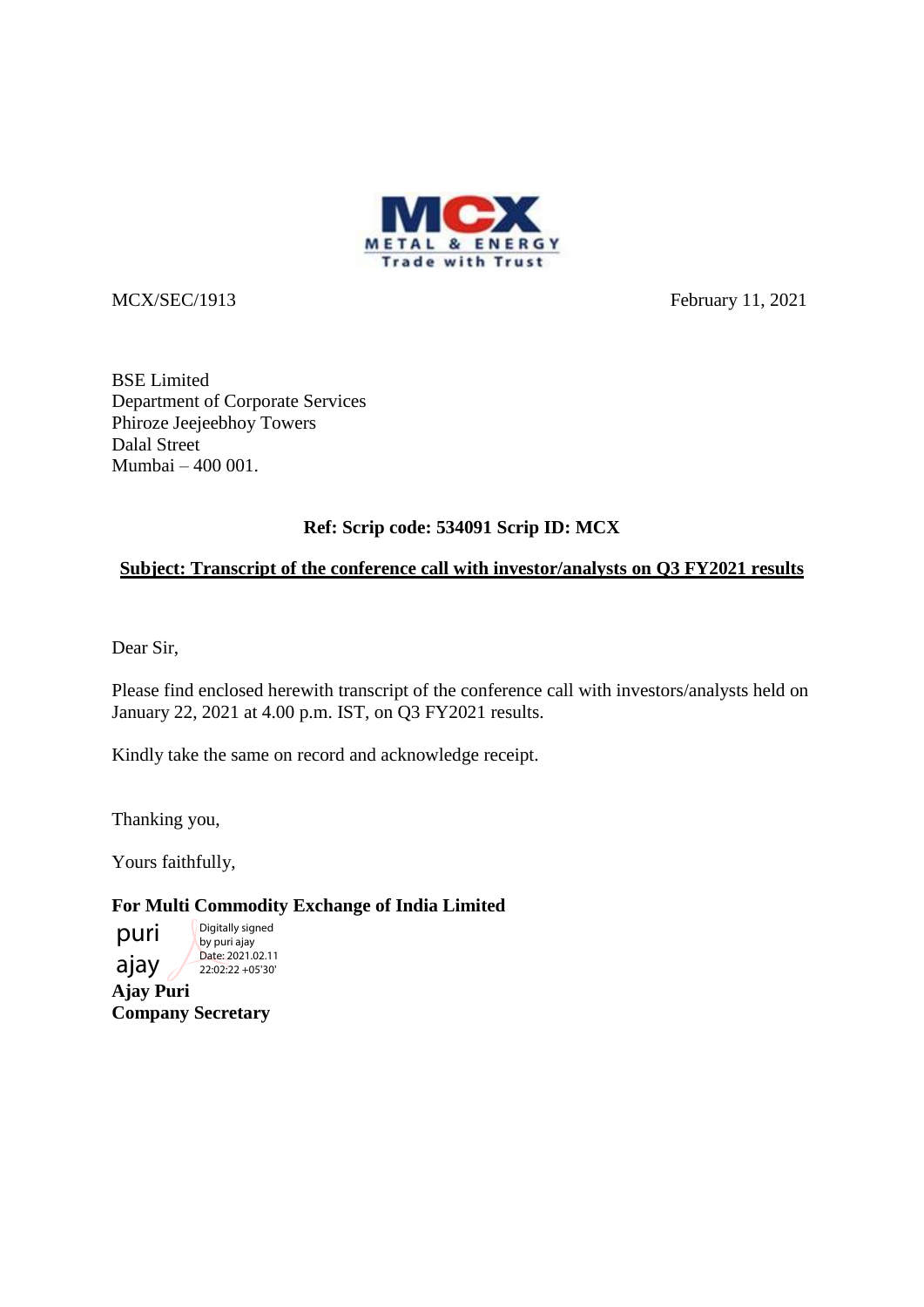

# "Multi Commodity Exchange of India Limited Q3 FY21 Earnings Conference Call"

**January 22, 2021**





**MANAGEMENT: MR. P.S. REDDY – MD AND CEO, MULTI COMMODITY EXCHANGE OF INDIA LIMITED MR. SATYAJEET BOLAR – CFO, MULTI COMMODITY EXCHANGE OF INDIA LIMITED**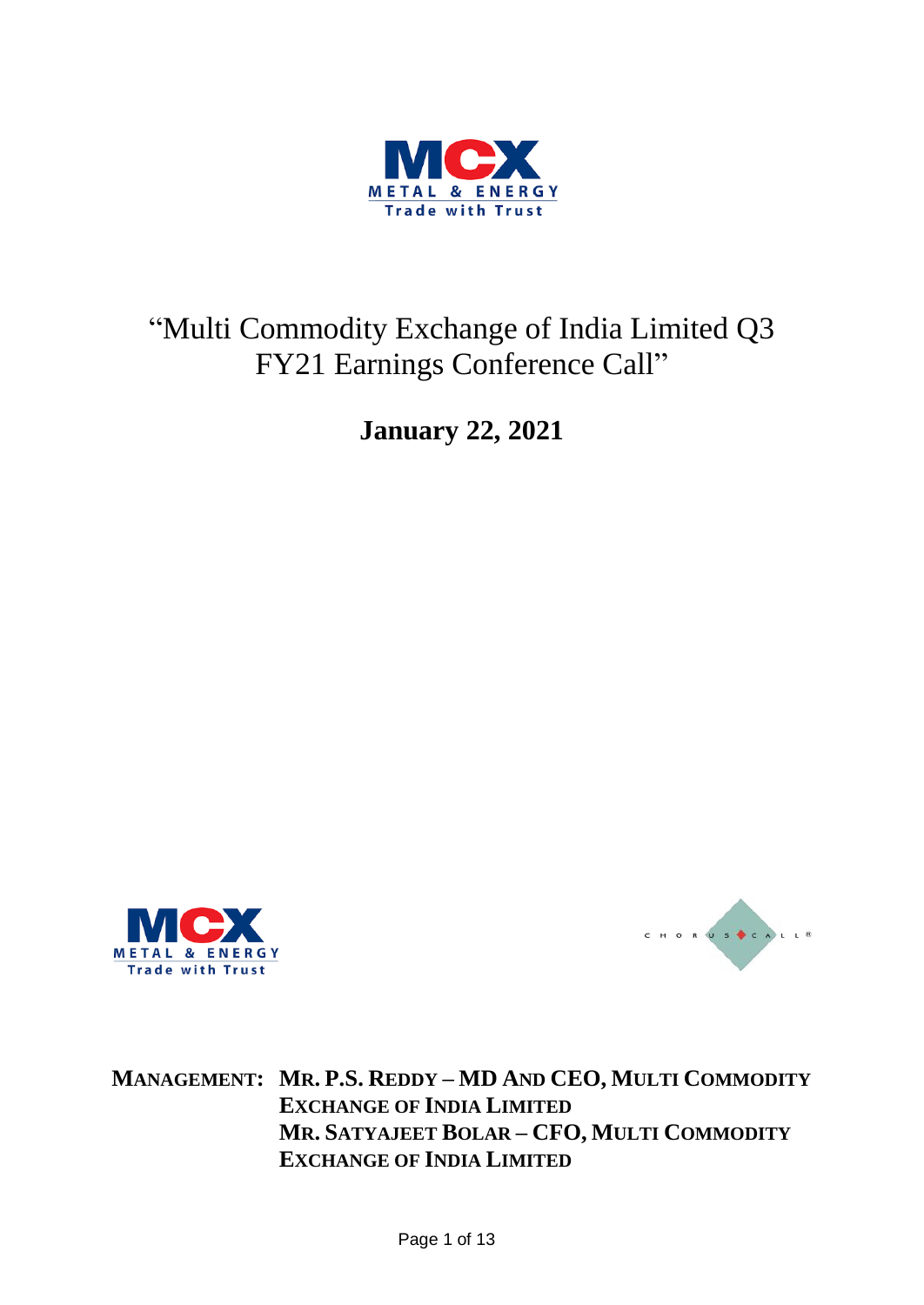

**Moderator:** Ladies and Gentlemen, Good day and welcome to Multi Commodity Exchange of India Limited Q3 FY21 Earnings Conference Call. As a reminder, all participant lines will be in the listen-only mode and there will be an opportunity for you to ask questions after the presentation concludes. Should you need assistance during the conference call, please signal an operator by pressing '\*' and then '0' on your touchtone phone. Please note that this conference is being recorded.

> I now hand the conference over to Mr. P.S. Reddy – MD and CEO of the company. Thank you and over to you, sir.

**P.S. Reddy:** Good afternoon everybody for attending the Q3 Conference Call. The numbers this quarter may be more or less flat in my view in terms of ADT about 32,364 ADT in this quarter as against in this quarter for year to date 31,374 crores as against 31,148 crores ADT last year for the entire 9 months that we have been through. Of course, the number of full trading days the last year were 183 whereas this year so far it is 175. So, there is an 8 day loss in terms of number of full trading days and half trading days are this full year is more, but as against the last year of course.

> Having said that the way that we went by is in terms of marketing and other new product introduction I think it has yielded good results. In terms of UCCs we have really done well in this 9 months 3,87,480 total unique client codes have traded in this 9 months as against the corresponding period 3.34 lakh so that is one good number that I can leave with you. Similarly, we have an ADT of new products that we have launched that Bulldex and Metaldex almost 270 crores for the current financial year and Metaldex has clocked over 56 crores are together 302 crores index futures ADT this so far we have plotted. As you are all aware we are not charging them, but from 1<sup>st</sup> April we will be charging the transaction fees. So we are not giving out any kind of concessions on this.

> On the third element which I would like to speak is the with respect to the crude oil margin reduction very recently SEBI has permitted us to reduce crude oil margin from 130% to almost 50% we have done it. There is still room for reduction in margins and we will be doing that, we will make the representation to SEBI seek their consent to further reduction because internationally you were informed that almost 10% to 12% or 10% to 15% is a margin as against current margin of 50%. Even if we are able to come down to 20%, 25% it is a much greater relief to market participants especially when the volatility is not so much so that is one representation we will be making it, but even with this reduction from 130% to 50% still the crude oil contracted not seen activity as much as we anticipated or expected probably come in the month of February we will be able to see some kind of activity in this contract also that is one dampener for us at this point in time.

> The kind of ADT we had last year is almost 13,000 crores as against that today we have the current financial year we had about 2,600 crores in crude oil as against 12,400 crores in the corresponding period last year for the 9 months of course partly this crude oil role may be some of the investors have moved over to natural gas so the corresponding period last year about 1,500 crores is the natural gas and this current 9 months we had about 4,123 crores natural gas ADT.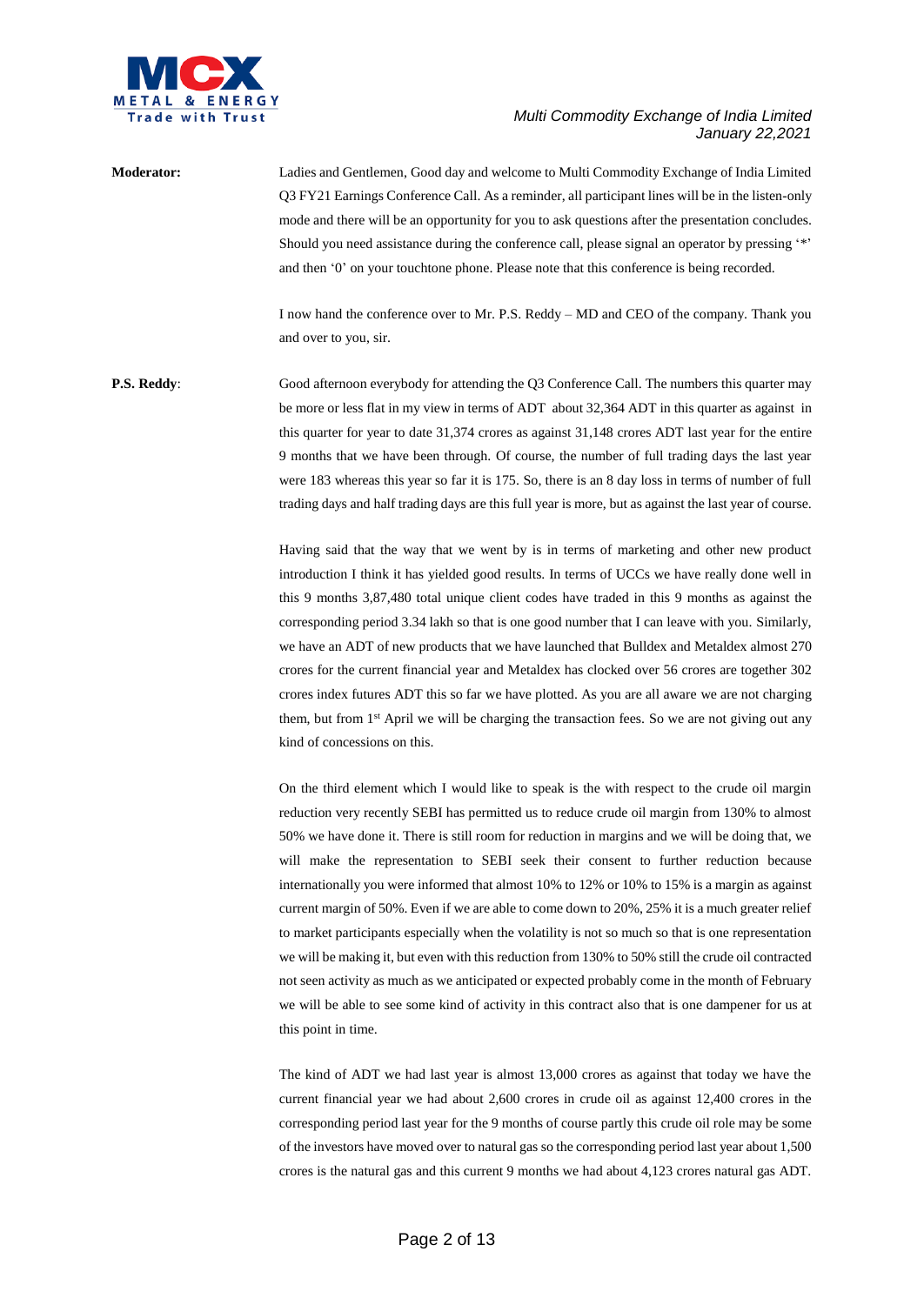

So partly compensated, but overall, it is 6,768 crores is the energy segment is giving us the ADT. Come to the other initiatives that we had taken with respect to admitting the Indian bullion refiners into the exchange goodwill list.

We have completed the process of course there are still some more applications is going to be a continuous process, but the first two bullion refiners have been identified, shortlisted and improved by the internal committees of that. We have made application to SEBI or rather inform SEBI and we are to hear their clearance. Once we get it those two bullion refiners will be notified and that bullion will also be deliverable on the exchange platform. The other part of it is the lead is the base metal contract where there also we wanted to allow a domestic refiners to deliver metal on the exchange platform. There also the part of the process is complete because there are two rounds of testers that is actually the consumer of the lead metal have to satisfy themselves that the metal produced by these refiners is good enough for them to use in their production.

So one round of testing is done may be after a month cycle the second round of metal will be dispatched to those produced to those consumers and once the certificates are good to go probably again we will be doing that. Subject to again a new condition that this particular lead grade has to be improved by the BIS because they are not currently the part of the BIS standard. The BIS standard was made about 30 years ago, so we have applied to that they are also doing their best to explain the new lead grade to be introduced by the exchange. So this year some of the initiatives that we have got the other one is the electricity derivatives contract we have already filed with the regulator our contract for electricity and they are examining it. Once it is done probably we will be able to get the approval and we will be able to launch the contract.

So these are for now the updates as we go along probably some more updates will come through and I will ask Mr. Bolar to give few numbers if you so wish.

**Satyajeet Bolar:** Thank you Mr. Reddy. Good afternoon everyone. I will refer to the consolidated figure for the quarter ended December as you have seen from press release and the upload on the exchange total income was Rs 125 crores as compared to September there is a fall of 9% which is basically as Mr. Reddy said on account of fall in transaction charge .As our average daily turnover has fallen from Rs 38,000 crores in Q2 to Rs 31,000 crores in this quarter. September if you recall was great quarter because of the volumes in bullion unfortunately we are not able to maintain those volumes in bullion, but still as compared as Mr Reddy said 9 month ended as compared to last year were at par. Our profit before tax is Rs 67 crore as compared to Rs 78 crores the previous quarter. There were certain additional expenses that were booked in this quarter mainly because of CSR activities and also some expenses that were incurred by our subsidiary which as you are aware is a member of the European Securities and Markets Authority and the membership fees that we paid was booked in this quarter .. we had tax credit this time because as compared to the last quarter because this is the quarterly tax provisions are made on the companies budgetary estimates and in October there was a revision in our budget and based on that the tax provisions were made and we realize that there would be a MAT utilization in the quarter so because there was a MAT utilization in the quarter we have a negative tax figure unlike the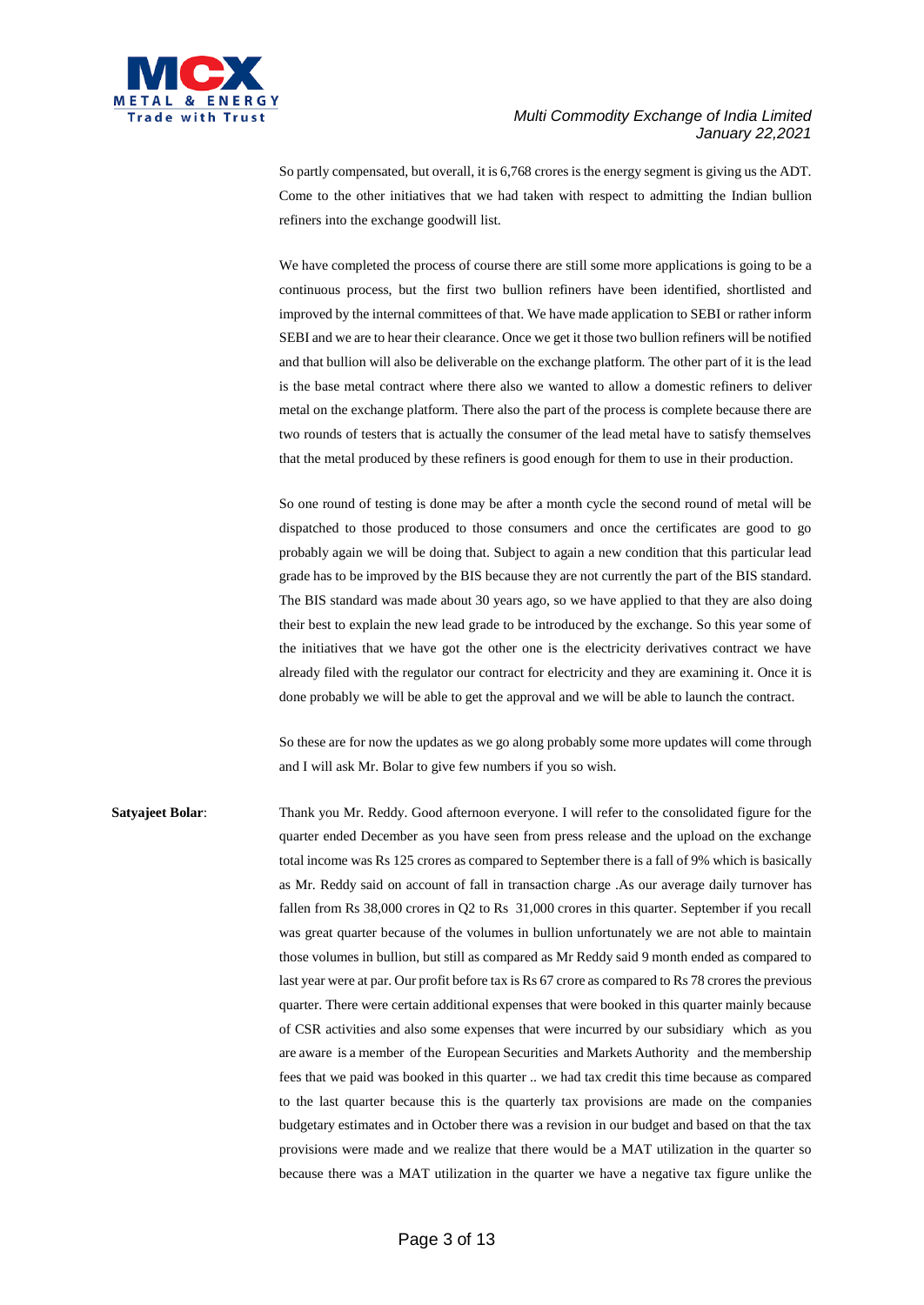

previous quarter where we actually had it an outflow of Rs 19 crores. So with this I will leave it open to the question and answer and then we will take it forward. Thank you.

- **Moderator:** Thank you very much. We will now begin the question-and-answer session. The first question is from the line of Sujit Jain from ASK Investment Managers. Please go ahead.
- **Sujit Jain:** One question is on volumes and options can the players they will cross margin benefits at what stage we will start charging for them, you spoke about electricity derivatives what will be revenue sharing arrangement with IEX and what is the progress of gold spot exchange and one last question is what is the progress in bank brokerage distribution such as ICICI securities?
- **P. S. Reddy:** The first question with related to the option volumes as I said it is supposed to be a retail product, but in terms of 1 kgs gold options we are doing really well if you see the open interest it is almost 5.5 tons we have open interest in the 1 kilogram gold. In the Gold Mini we had introduced LES earlier for about 3.5 months because other exchanges also have started. They are continuing it, but we have withdrawn it because we did not see great merit in continuing LES and still the contract is not gaining any ground and we have not seen any great progress also in other exchanges where LES is still on. So having said this we thought we will focus on the existing markets, existing products that we have it. If necessary, we may be launching a Gold Mini options contract on futures rather than on the underlying commodity.
- **Sujit Jain**: ADT in options?
- **P. S. Reddy:** ADT in options for the Q3 is Rs 783 crores and for current 9 months period is Rs 866 Cr as against last year Rs 888 Cr for the corresponding period.
- **Sujit Jain:** At what level you will start charging?

**P. S. Reddy:** No as I said earlier also we looked at about 5,000 crores volumes is needed and without which it may not sustain and it does not yield any much except that it is a pain-point for the traders in this product. So only when we are able to sustain a good amount of ADT the exchange will look at charging it. So this is one part of it. I think in the gift city, the thought process is instead of domestic exchanges setting up each one exchange and then fighting among themselves. It is better that we pull our resources and fight with international giants in this space compete instead of using the word fight compete with international exchanges so that is the understanding of all of us including the regulators. . So we will be going along with other exchanges and depositories and may be collectively setting up as and when the things are in place already gift city authorities IFCA has organized a working group, in which we are all part of that and we will be quickly working out the details of ruling out this and then once that is all gets approved irrespective boards also we will approve and then we will move on in that direction so that is another initiative. On the electricity futures what is the revenue sharing with IEX probably this is not open as yet we would not be able to disclose it. It is an exclusive contract at this point in time and let us see when we launch it as and when it is needed and it is disclosed then.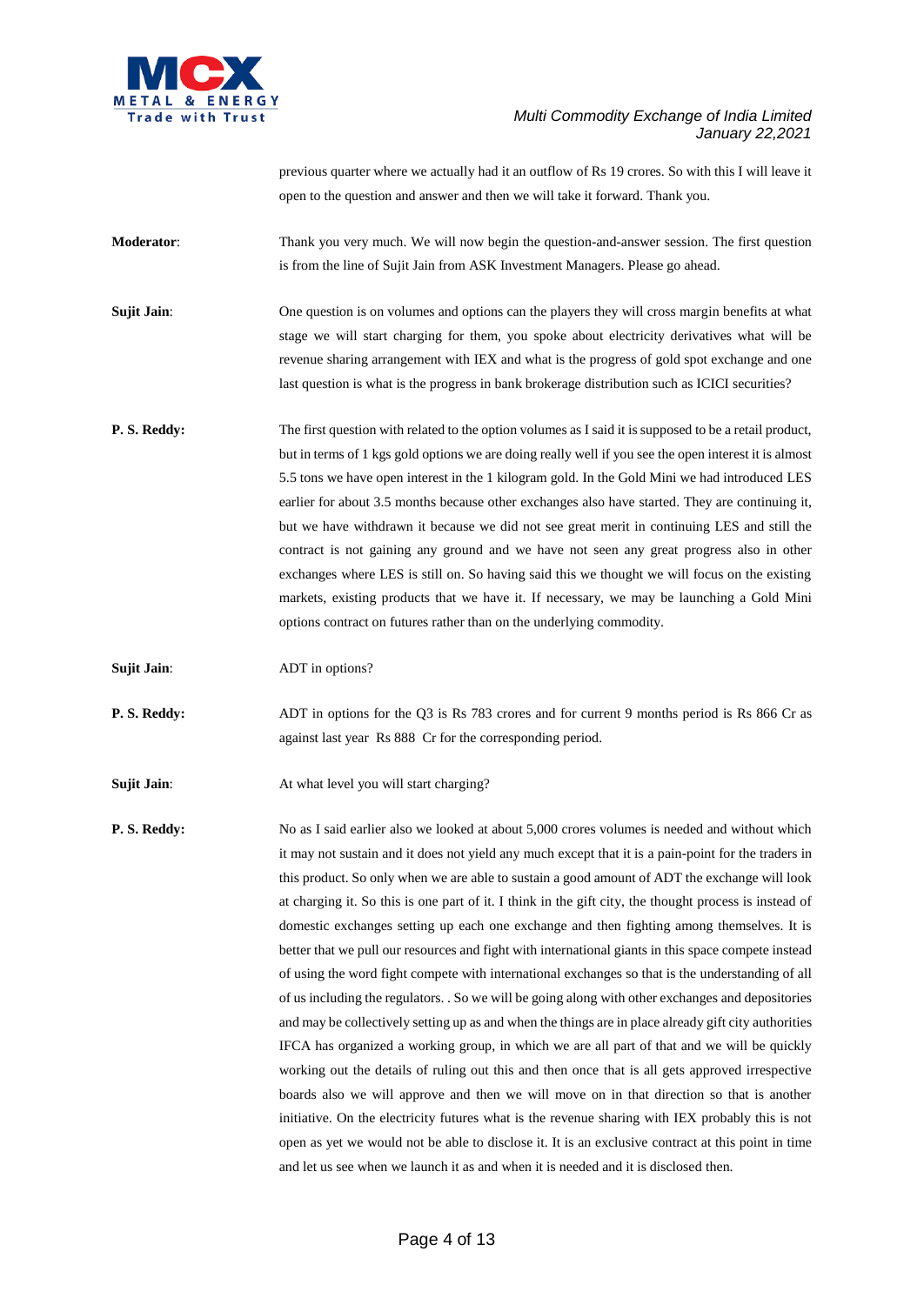

| <b>Sujit Jain:</b>   | And bank brokerages distribution progress there?                                                                                                                                                                                                                                                                                                                                                                                                                                                                                                                                                                                                                                                                                                                                        |
|----------------------|-----------------------------------------------------------------------------------------------------------------------------------------------------------------------------------------------------------------------------------------------------------------------------------------------------------------------------------------------------------------------------------------------------------------------------------------------------------------------------------------------------------------------------------------------------------------------------------------------------------------------------------------------------------------------------------------------------------------------------------------------------------------------------------------|
| P.S. Reddy:          | Yes bank subsidiaries are currently contributing about Rs 250 crores to 300 crores ADT<br>currently it is in this current financial year we have got it. The ADT is for the 9 months, but<br>quarter-on-quarter it is improving. There are 6 of them who are currently active on the exchange<br>platform.                                                                                                                                                                                                                                                                                                                                                                                                                                                                              |
| <b>Sujit Jain:</b>   | And one last question was on cross margin benefit any progress on that so that the index volume<br>goes?                                                                                                                                                                                                                                                                                                                                                                                                                                                                                                                                                                                                                                                                                |
| P.S. Reddy:          | Yes on the gross margin benefit as I said SEBI asked us to come back after 6 months not<br>withstanding that we made an application after three months and SEBI said please wait for some<br>more time you come back as we have told you after 6 months that is what the response has been<br>and we will wait for may be another month or two and then we will go back to them, but<br>definitely by March we should be able to get it because we launched it in the month of August<br>so we should be able to get that anyway.                                                                                                                                                                                                                                                       |
| Moderator:           | Thank you very much. The next question is from the line of Chirag Patel from Adina Share.<br>Please go ahead.                                                                                                                                                                                                                                                                                                                                                                                                                                                                                                                                                                                                                                                                           |
| <b>Chirag Patel:</b> | Sir I have few questions like in last one year many new traders has entered into market through<br>discount brokerage and even from traditional channel as well, so from next three to five years<br>point of view how do we see the trend to catch up in commodity market segment because if we<br>look at the global other than India scenario than new traders most prefer commodity stood trade<br>and do speculation versus the equity, so how do we see these kind of momentum going forward<br>and what strategies we put in place so we can garner the volume on our exchange from this<br>emerging borrowing community of traders?                                                                                                                                             |
| P.S. Reddy:          | Well you see it is difficult to identify where the rate is I will not be able to give that figure, but<br>then the new clients new UCC that join in they are almost contributing about 28% they are<br>contributed in Q3. So that is a very good number that is what I am very happy to report. So the<br>more the UCC the more they are trading. In fact mobile trading has contributed almost 28% to<br>the total ADT. So that means I am sure all those who contribute through this mobile trading<br>etcetera this kind of devices is by and large with new generation of investors whether they are<br>speculators or whether they are having any other interest in this product I will not be able to say<br>anything, but yes so we are on track that is the way I can tell you. |
| <b>Moderator:</b>    | Thank you. The next question is from the line of Megha from Pi Square Investments. Please go<br>ahead.                                                                                                                                                                                                                                                                                                                                                                                                                                                                                                                                                                                                                                                                                  |
| Megha:               | My question is on the crude oil margins as you said that you are acquired to reduce the margins<br>going forward, so how much impact would that have on our overall profitability and second is                                                                                                                                                                                                                                                                                                                                                                                                                                                                                                                                                                                         |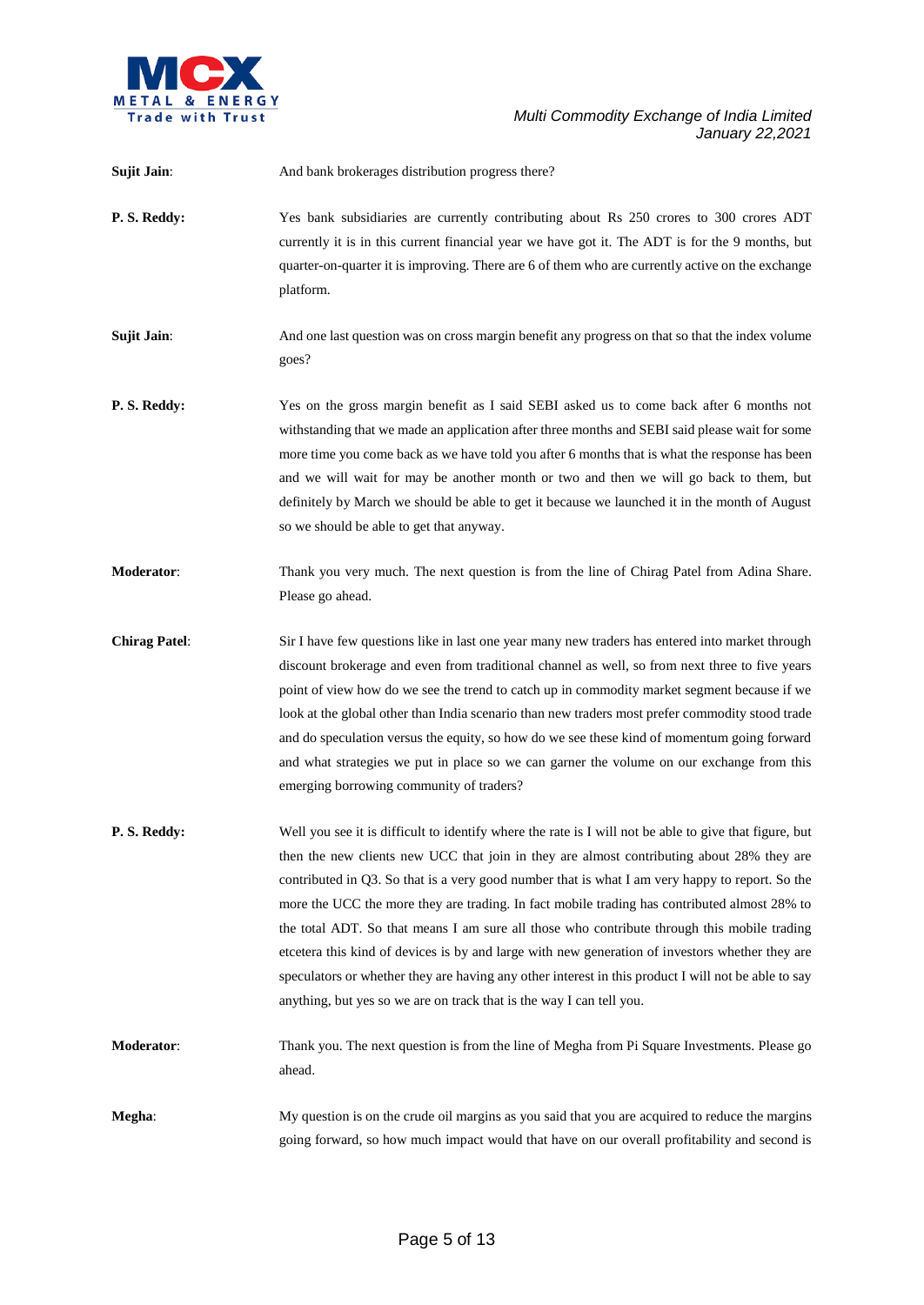

as far as tax rate like what would be the usual tax rate that will be charged going forward the MAT credit and everything is over?

**P. S. Reddy:** What is the what you call response up for ADT in crude oil to the reduction in margins I will not be able to say at this point in time because at this point in time we have about 900 crores of ADT as against we had 13,000 crores ADT last year. Now how am I to match that probably reduction of the margin may bring back some of the investors who have left. As I already said in the beginning a part of them have already taken the natural gas, another product we have it earlier we had about 1,500 crores natural gas ADT now it is 4,500 crores that we have currently that is what it has become about 4,100 crores and so let us see how we will move forward in this product.

- **Management:** I will take your query with regard to the MAT. We have presently as I mentioned in earlier press meets ,after all those entries that we have passed for December we Rs 16 crores l of MAT credit. So hopefully in the next couple of years we should be able to exhaust it and then we will be able to take advantage of the new tax rates that the government has announced, but our effective tax is around 19% plus.
- **Moderator**: Thank you very much. The next question is from the line of Kunal Sanghavi from Banyan Tree Advisors. Please go ahead.

**Kunal Sanghavi**: I had just one question so last year you used to talk about the fact that we will be disclosing the volume mix in terms of speculators and you know the real participants any update on the same?

**P. S. Reddy:** I think it is on the website has been disclosed value chain participants it is there.

**Moderator**: Thank you very much. The next question is from the line of Utkarsh from Damos capital. Please go ahead.

Utkarsh: Sir can you give what was the margin percentage on crude oil last year in Q3?

**P. S. Reddy:** Yes there are two things. One is the initial margin other one is the volatility margin. Volatility margins keeps on varying and depending on the intraday volatility, but we had margins as I has even 30%, 40%, 50% also, but again as the volatility goes down they used to get reduced, but this kind of thing has not happened in this particular time because it is a adhoc margin and considering the value when the crude oil value goes down to Rs. 10 or Rs. 1,000, Rs. 100 whatever it is. There is a tendency to greater participation to have it, but then in terms of risks that is thanks to this negative pricing that risk has substantially increased that is why there is a minimum margin of 1.5 lakh that has been fixed irrespective of the contracts size. Now that is the reason why this contract got badly affected until we fix the what you call system for allowing the negative prices to be handled and also the impact on negative pricing on SGF**.** So SEBI circular was out I am sure some of you must have seen it how they have dealt with this particular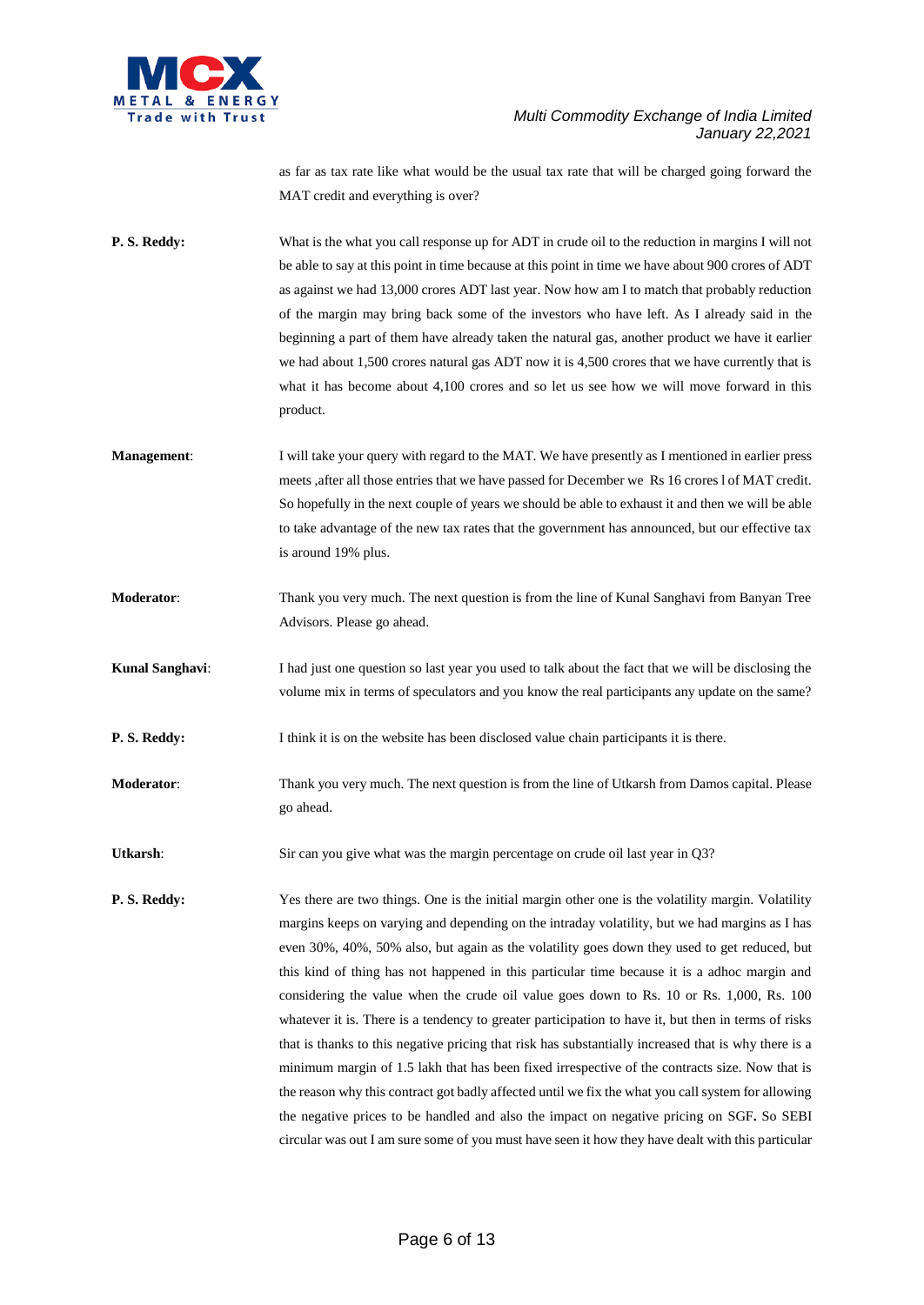

situation and yes coming back to your question for margins it was as low as 10%, 15% and it went to as high as 60% also, but it never got stuck at 60% that is what the point.

- Utkarsh: So have you incorporated the negative pricing in your technology?
- **P. S. Reddy:** Of course we have announced last quarter itself September quarter.
- **Moderator**: Thank you very much. The next question is from the line of Pranav Mehta from ValueQuest Investment Advisors. Please go ahead.
- **Pranav Mehta:** Sir any update on RFP for new trading software?
- **P. S. Reddy:** The RFP we have already gone through the process it is in the final stages of closure in terms of agreement vetting and other thing is happening. Once that is done I am sure we will sign it off and announced the market anyway we will do that is in final stages.
- **Pranav Mehta:** So just one last time in the call you said that the board will decide whether do we want to like upfront buyout the software or something of that sort, so has the decision been taken at the board level regarding this?
- **P. S. Reddy:** Look we went by the RFP process and as I said that 63 months and everybody was allowed to or eligibility to participate there is no problem. So whatever the bids that we received accordingly the phase are transparent process through we have arrived at pricing and also selection will happen accordingly. The board is yet to take a call once it is done then obviously we will announce, but it is as I said we want to close all loose ends including some of the clauses of the agreement then only we can go ahead. If we award the contract and thereafter we will sit and across the table to settle the agreement issues probably that may never get closed.
- **Moderator**: Thank you very much. The next question is from the line of Mohit Kumar from DAM Capital. Please go ahead.
- **Mohit Kumar:** Sir my question is on the crude volume when do you expect it to come back to the normal and when do you expect the margins to reduce to the normal level and what is the normal level of margins which was there Pre COVID I am sorry if I am repeating?
- **P. S. Reddy:** As I said currently just last December month we had Rs 922 crores ADT in crude oil, but you see the last corresponding December month 13,000 crores or if you will say that corresponding quarter last year 12,400 crores and this quarter we had 2,600 crores. Now the volumes have shrunk drastically and thanks to this negative pricing or a Black Swan event our crude oil margins were as high as 130% now reduced to now just may be a fortnight or a three weeks ago to 50%. Now even 50% also we need to nudge it and bring it down because we will be with 50% it obviously there is no volatility which justifies such kind of margining. So we are working on alternative models how we can reduce further margin at the same time secure the system more importantly securing and effect to risk management rather than hurriedly reducing the margins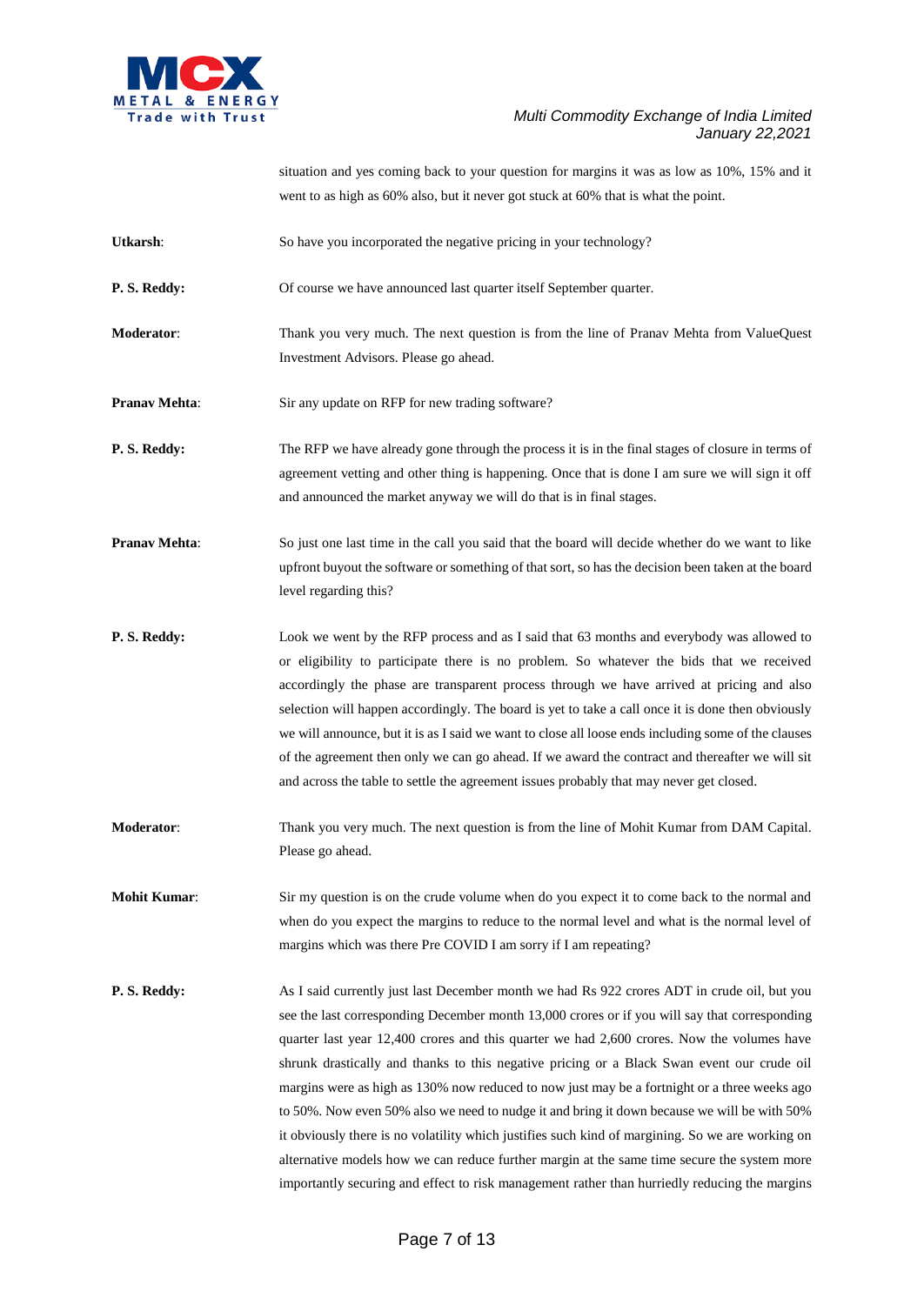

and that is being worked out. Whether we will be able to restore the trading back into this the volumes will come back or not I do not know, but we will make every attempt at this point in time to bring back the margins to the level of may be 20%, 25% that is what we are looking at it. As I answered earlier just two minutes ago the margins last year was varying from 15% even 60%, 65% and that is essentially kicked in because of the volatility margins. So higher the volatility greater will be the margin and once the volatility is reduced may be within a 15 day or to one months period the margins also get settle down to the lower days so that is how it happened.

- **Mohit Kumar:** And sir on the option segment I believe we are not charging consumer at this point of time so when do you expect you know to charge on the option segment and how it is doing, how it has done in Q3 compared to last year?
- **P. S. Reddy:** See as I said options is about 800 odd crores which I said ADT and it remained by and large the same figure even the corresponding period last year also. What is more important is since every time analyst ask when will we start charging, but that would not yield any income, but it will be a sore point for the traders and there are other participants in this. I can tell you it is hardly any money that we will get it because it is not on the ADT we will charge when it comes to options we have to charge on the premium. So what you are seeing is the underlying value of the contract also that is also the charge we will not charge Rs. 300 per crore in this case that will be on the option premium. The option premium is usually 4% to 5% of the total ADT. So, on that again it will be much smaller this one. So let us understand that is the wait and probably we will wait for about 5,000 crores of ADT even for us to think of charging something on that.
- **Mohit Kumar:** Lastly on the bullion exchange where are we right now, has there been any progress in last quarter in terms of regulation?
- **P. S. Reddy:** The GIFT city authorities IFSCA have already released the regulation and the thought process is that we should only setup one exchange. All of us come together and setup one exchange which we will be competing with other international bullion exchanges and the government will help us whichever way we have to do it so that we will be able to compete with international exchanges, but if it is multiple exchanges then obviously we will be fighting among ourselves and it is nobody's interest. So we are all working and their working group has been constituted all exchanges and depositories will come together and then after the working finalized results its report then implementation process will start.
- **Mohit Kumar:** Last one there was refiners and testers we are trying to empanel and the target date we had said in the last concall by December for lead and for gold it has approached to November, so where are we can you comment on that?
- **P. S. Reddy:** See we have already the gold refiners process has been completed we have just waiting for SEBI to say go ahead then the moment they say we will be announcing it. In the case of lead we are already completed one round of tester process where the consumers of the lead will be giving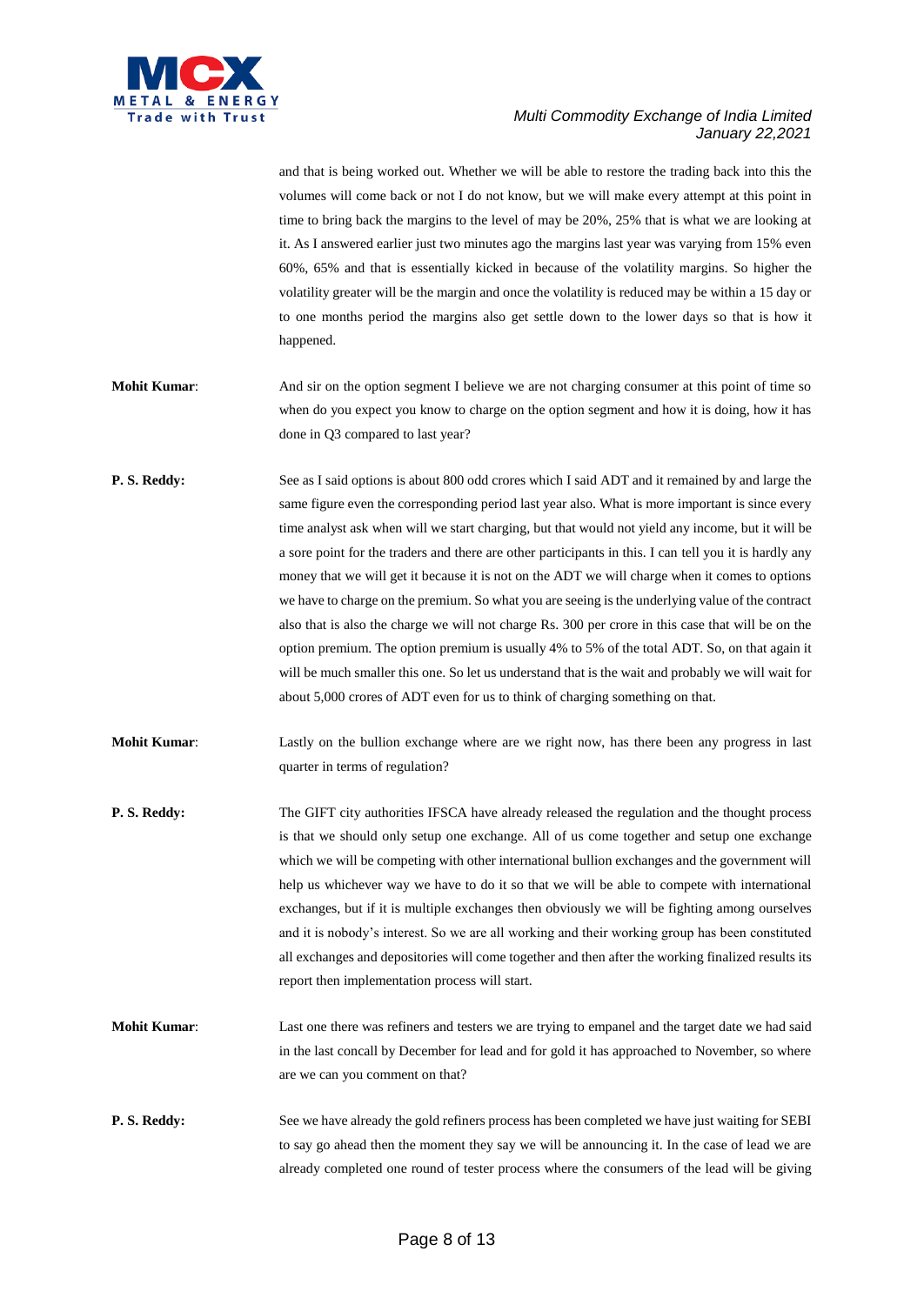

their certificate. So one round is done the second round will be started after one month of gap and then thereafter whatever the refinery produces after one month of gap from that batch again few tons will be picked up and sent to another set of consumer and usually the battery manufacturers. Again they will see the application their application the use of land and then if they also certified those refiners will be empaneled. So here it has been delayed because the SEBI has suggested that we should get this lead specifications empaneled by or rather accredited by BIS also. So we have filed an application with BIS also. BIS is also actively pursuing it and so once the BIS grade is designated than our lead instead of calling it as a exchange grade it will be a BIS lead grade whatever 1, 2, 3 number they give it is like that is the reason why it is with the lead.

- **Moderator:** Thank you very much. The next question is from the line of Anuj Kumar from B&K Securities. Please go ahead.
- **Anuj Kumar:** My question is on the other income with the financial whether it is a sustainable Rs. 1 coming quarters?
- **P. S. Reddy:** Could you repeat your question please?
- **Anuj Kumar**: My question is on the spike in other income sequentially and whether this other income is a sustainable one in the coming quarters?
- **P. S. Reddy:** As we mentioned in earlier discussion other income mainly consists of a treasury income. So as you are aware we have a reasonably good portfolio and based on our portfolio the way the bond markets have moved in June as well as September and December we have been able to book good gains but going forward it all depend on the bond market how the bond market works.
- **Moderator**: Thank you very much. The next question is from the line of Aksh Vora from Branch Financial. Please go ahead.
- **Aksh Vora**: Sir, just wanted to know what would be the revenue sharing in the GIFT city if we tend to put up a one exchange combined with BSE or NSE, so how the things would progress?
- **P. S. Reddy:** Well at this point in time our desire is that we all will be equal shareholders in the company.
- Aksh Vora: Currently what is the turnover and bullion by say BSE or what is the turnover generated or ADT generated in GIFT city?
- **P. S. Reddy:** There is no bullion exchange in spot exchange you are talking about.
- **Aksh Vora**: Yes.
- **P. S. Reddy:** There is no exchange as of now.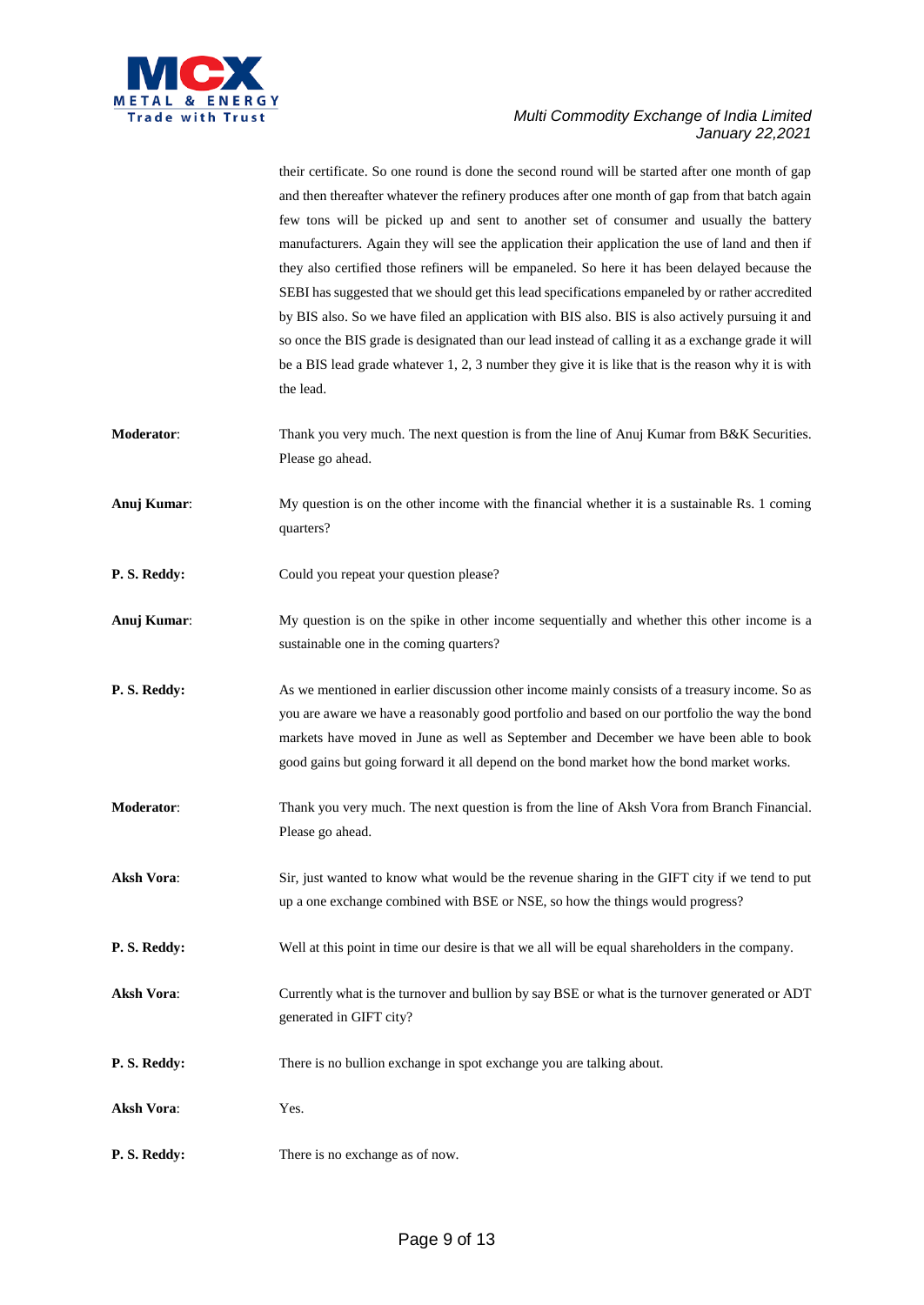

| <b>Aksh Vora:</b>     | I think BSE had in subsidiary and its operating from the gift city.                                                                                                                                                                                                                                                                                                                                                                                                                                                                                                                                                                                                                                                                                                                                                                                                                                                                                                                                                                                                                                                                                                                                                                                                                                                                                                                                           |
|-----------------------|---------------------------------------------------------------------------------------------------------------------------------------------------------------------------------------------------------------------------------------------------------------------------------------------------------------------------------------------------------------------------------------------------------------------------------------------------------------------------------------------------------------------------------------------------------------------------------------------------------------------------------------------------------------------------------------------------------------------------------------------------------------------------------------------------------------------------------------------------------------------------------------------------------------------------------------------------------------------------------------------------------------------------------------------------------------------------------------------------------------------------------------------------------------------------------------------------------------------------------------------------------------------------------------------------------------------------------------------------------------------------------------------------------------|
| P.S. Reddy:           | That is INX is the derivative exchange India Exchange or something like that we call it that is<br>not the bullion exchange it will be different and it will be a spot exchange international bullion<br>exchange IBE it is called under the regulations.                                                                                                                                                                                                                                                                                                                                                                                                                                                                                                                                                                                                                                                                                                                                                                                                                                                                                                                                                                                                                                                                                                                                                     |
| <b>Aksh Vora:</b>     | We also tend up put up derivative products in GIFT city?                                                                                                                                                                                                                                                                                                                                                                                                                                                                                                                                                                                                                                                                                                                                                                                                                                                                                                                                                                                                                                                                                                                                                                                                                                                                                                                                                      |
| P.S. Reddy:           | There is no plan as of now.                                                                                                                                                                                                                                                                                                                                                                                                                                                                                                                                                                                                                                                                                                                                                                                                                                                                                                                                                                                                                                                                                                                                                                                                                                                                                                                                                                                   |
| <b>Aksh Vora:</b>     | Slightly going forward do we think the mix between what it used to be earlier like the mix in<br>between bullion, silver like the base metal, energy and crude oil and would be back to normal or<br>it will be still more of volatility going ahead?                                                                                                                                                                                                                                                                                                                                                                                                                                                                                                                                                                                                                                                                                                                                                                                                                                                                                                                                                                                                                                                                                                                                                         |
| P.S. Reddy:           | As you know this market each product is driven by its volatility and that nobody changes that is<br>the underlining or the bedrock of this functioning of this exchange. So which particular<br>combination generally this will work I will not be able to say depending upon the volatility it<br>will be, but broadly speaking the product mix will continue to dominate the way it is currently<br>for the next few years, but we expect the Bulldex and Metaldex to lead as we go along probably<br>once we get the cross-margin benefit.                                                                                                                                                                                                                                                                                                                                                                                                                                                                                                                                                                                                                                                                                                                                                                                                                                                                 |
| <b>Moderator:</b>     | Thank you. The next question is from the line of Kunal Agarwal an Individual Investor. Please<br>go ahead.                                                                                                                                                                                                                                                                                                                                                                                                                                                                                                                                                                                                                                                                                                                                                                                                                                                                                                                                                                                                                                                                                                                                                                                                                                                                                                    |
| <b>Kunal Agarwal:</b> | I have two quick questions one is what kind of volume would you expect refiners in the bullion<br>segment once they actually join and the second is will the exchange in GIFT city in anyway<br>cannibalize the bullion volumes that we currently have on our exchange, will the exchange in<br>GIFT city impact our current bullion volume at all?                                                                                                                                                                                                                                                                                                                                                                                                                                                                                                                                                                                                                                                                                                                                                                                                                                                                                                                                                                                                                                                           |
| P.S. Reddy:           | Well first question with regard to the bullion refiner's empanelment whether it will bring in more<br>volumes. It is not a direct relationship between the two, but what will happen is the metals that<br>they are currently producing is directly getting traded in the spot market. Once they are also<br>permitted to deliver on the exchange platform some of the customers may come and then take<br>delivery from the exchange platform. So the more and more integration happens with the<br>physical market more and more MCX has the platform for trading in bullion. This is one major<br>part of the goal that we wanted to achieve. So greater integration will take place with the industry<br>and this is very important to understand. Coming back to the whether IBE International Bullion<br>Exchange will eat away any of the volumes on the exchange platform. My answer is no because<br>that were just spot exchange this is the derivative exchange. The contract is at two months tenure.<br>What IBE can do and may do and there are the working group is working out what kind of<br>business model that we should be pursuing it and what kind of concessions or what kind of<br>regulatory facilitation that we should seek is being worked out. Essentially the imports that are<br>currently coming into the country if they come through this exchange that to that extent the |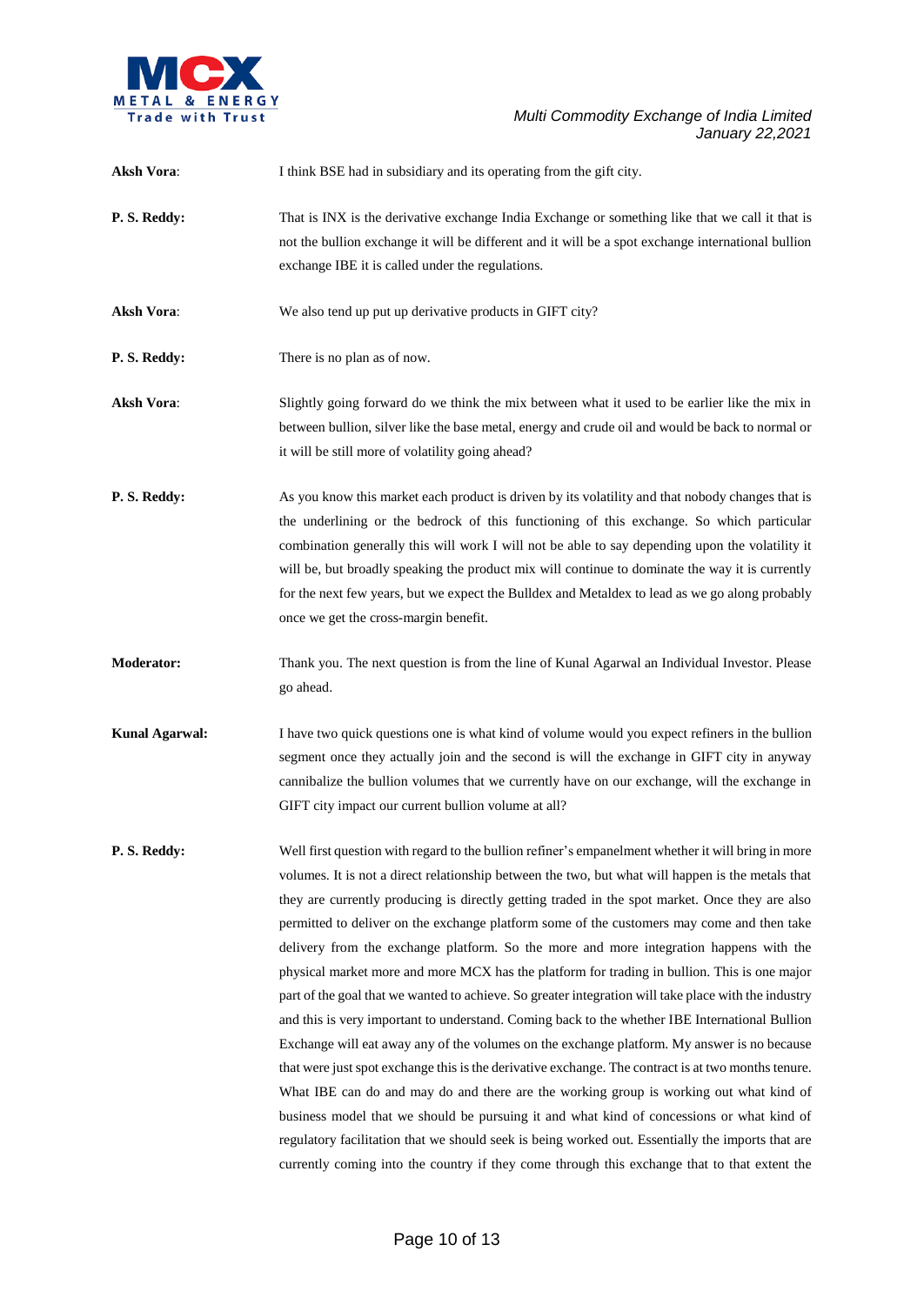

volumes on the International Bullion Exchange will increase probably that will also bring in more and more liquidity and some of the players in the international market who are maybe trading in other exchanges, they come to be the GIFT city International Bullion Exchange for their requirements. Now one important thing you must bear in mind is India consumes almost 25% of gold that is being produced. If that is the case at least we must have so much say in the price determination and that should happen in our GIFT city that is the way our thinking is. **Kunal Agarwal:** And sir we recently read that this is public information because it was disclosed even Titan gold trading business which has recently been empaneled into MCX and Titan has disclosed this, if you could just help us understand what would be the exact nature of business that it would be undertaking on MCX? **P. S. Reddy:** They are working as a client through some broker and so thought it is good to have their own subsidiary and through that subsidiary if they undertake the transaction from the exchange platform there were consumption may be going forward, they may we do not know to extent that service is to other clients also. So at this point in time may be they have taken only a membership of the exchange and I think if I am not mistaken we have activated it also that is the way it is. So earlier they were hedging through the member brokers of other member brokers now they can do it themselves that is the way it is it does not change. It will shift from one member to the Titan all subsidiaries. **Moderator:** Thank you very much. The next question is from the line of Sujit Jain from ASK Investment Managers. Please go ahead. **Sujit Jain:** Sir you spoke about 300 crores of bank brokerages typically their market share is in cash per loans in equity exchanges were very high, so here on MCX and commodity how much time and business development you think it would take for them to be meaningful players? **P. S. Reddy:** As I said there was 6 of them currently operating on the exchange platform and each one have their own technology requirements as well as the other operational requirements. They have been in equity markets for more than may be three decades, but that is not the case with the commodity markets and in fact they were permitted very recently. So three decades of experience versus one or two years is it should be fall in mind. Similarly, the commodity market products are not suited for anybody and everybody as the landscape available for the equity retail investors is totally different from the one that is available for commodities. So keeping that in view probably the growth will be slow, but it will be a very determined growth in the sense they have access through lot of corporate client base who must be having exposure to commodities. Now if those that exposure to commodities if they are able to hedge on the exchange platform to that extent they can mitigate the risk. This where I have been telling in the last two, three

conferences or investor calls that this is something which they are taking it. It takes time for them to convince the client to hedge on the exchange platform, but once it is done I think that is if the client knows the advantage of doing hedging on the exchange platform. Yes if you expect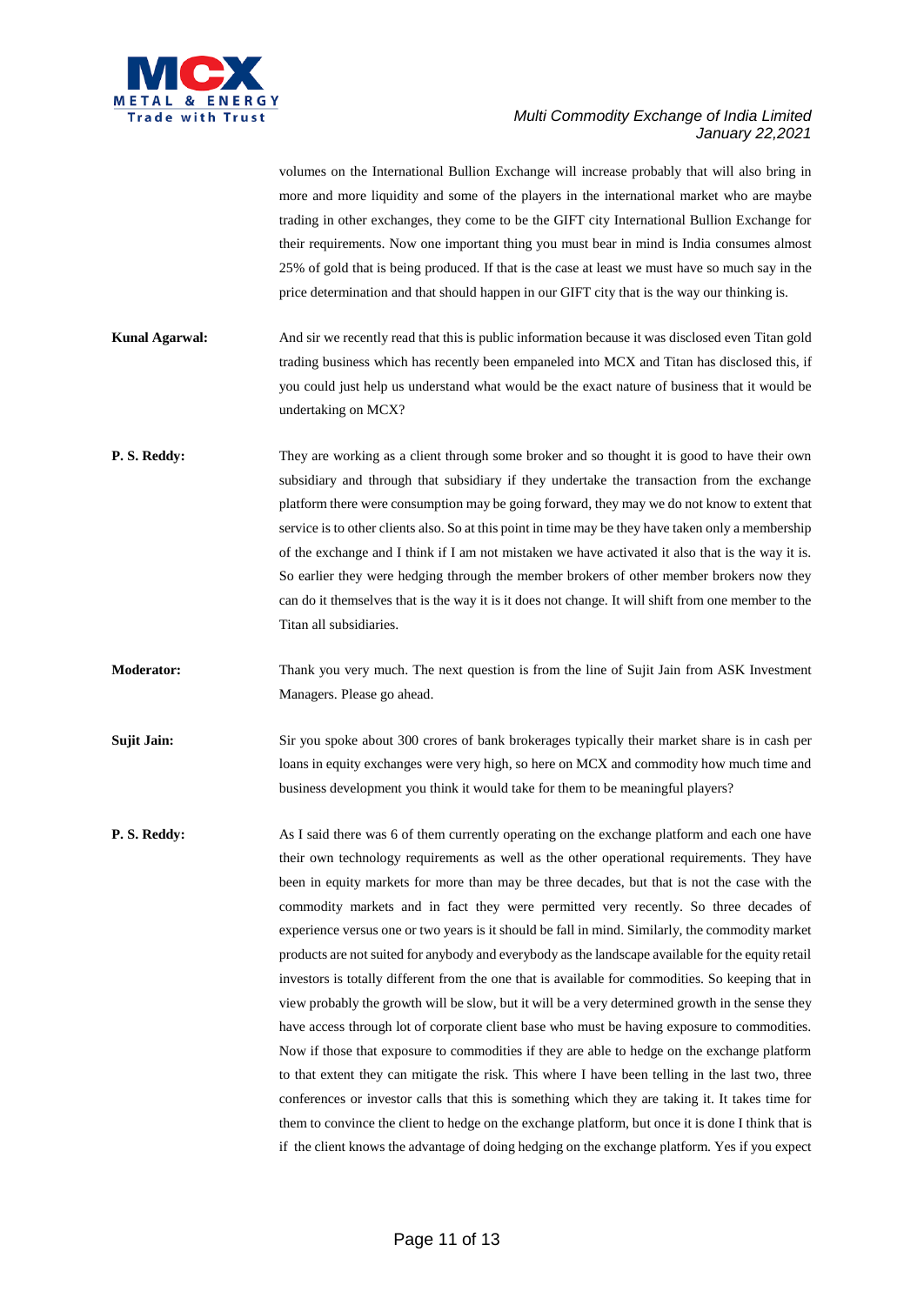

a growth like the one which is happening on equities it may not happen, but it definitely they are going to be a major player in the next may be two, three years' time.

**Sujit Jain:** What business development role we can play to accelerate this process?

**P. S. Reddy:** As I said it is a one-to-one engagement for most of the corporate client. So in terms of business development, we do engage with this corporate and bring them to see that who are their bankers and then do a match making wherever we have got such kind of relationship. Similarly, these firms s if you are able to convince them to expedite their IT developments which we are doing it of course and then spread their IT development they will be able to launch the product faster. If they are ready then thereafter we can convince some of the clients especially some of the hedgers who are not averse to going through some of the brokers I would say brokers in the sense non institutional brokers. So they prefer to go to institutions like bank probably we will be able to establish that relationship so much we can do.

**Sujit Jain:** Just one last question is to understand the role of these new refiners that you are enlisting on the exchange where their occupied deliveries can happen. In the ecosystem how important this is earlier whose certification was being used as a refiner and does that save some cost for the customer or for the exchange and then therefore volumes can go up?

- **P. S. Reddy:** You see everything cannot be converted into volume on the exchange or a customer. As I have already explained we need to promote the domestic industry to use this exchange platform that is the larger goal and objective. How do we do that unless their metal is acceptable in the case on the exchange platform. In the existing ecosystem we say only LBMA refiners gold is approved. In India we have 30 odd refiners in India only two or three are empanelled by LBMA rest are all from international markets. So, LBMA is not that LBMA guaranteeing as anything. So we thought we should be promoting out domestic industry, we should be helping the domestic refiners have a platform recognition looking at their processes, looking at their compliance requirements that they have adopted and looking at the certifications and quality audit that they are going through we are planning to empanel them. What will happen the customers of those refiners will also look at the exchange platform and they will not be losing money because MCX price may command a premium or the delivery on the exchange may command a premium over other metal brands which are not empaneled on the exchange platform at least those refiners will be benefited to that extent.
- **Moderator:** Thank you very much. The next question is from the line of Sandeep Jain from Birla Sun Life Insurance. Please go ahead.

**Sandeep Jain:** Just one question as a company do we have any defined within policy or if not are we trying to make any defined dividend paying policy?

**P. S. Reddy:** We have it on our website the dividend policy document.